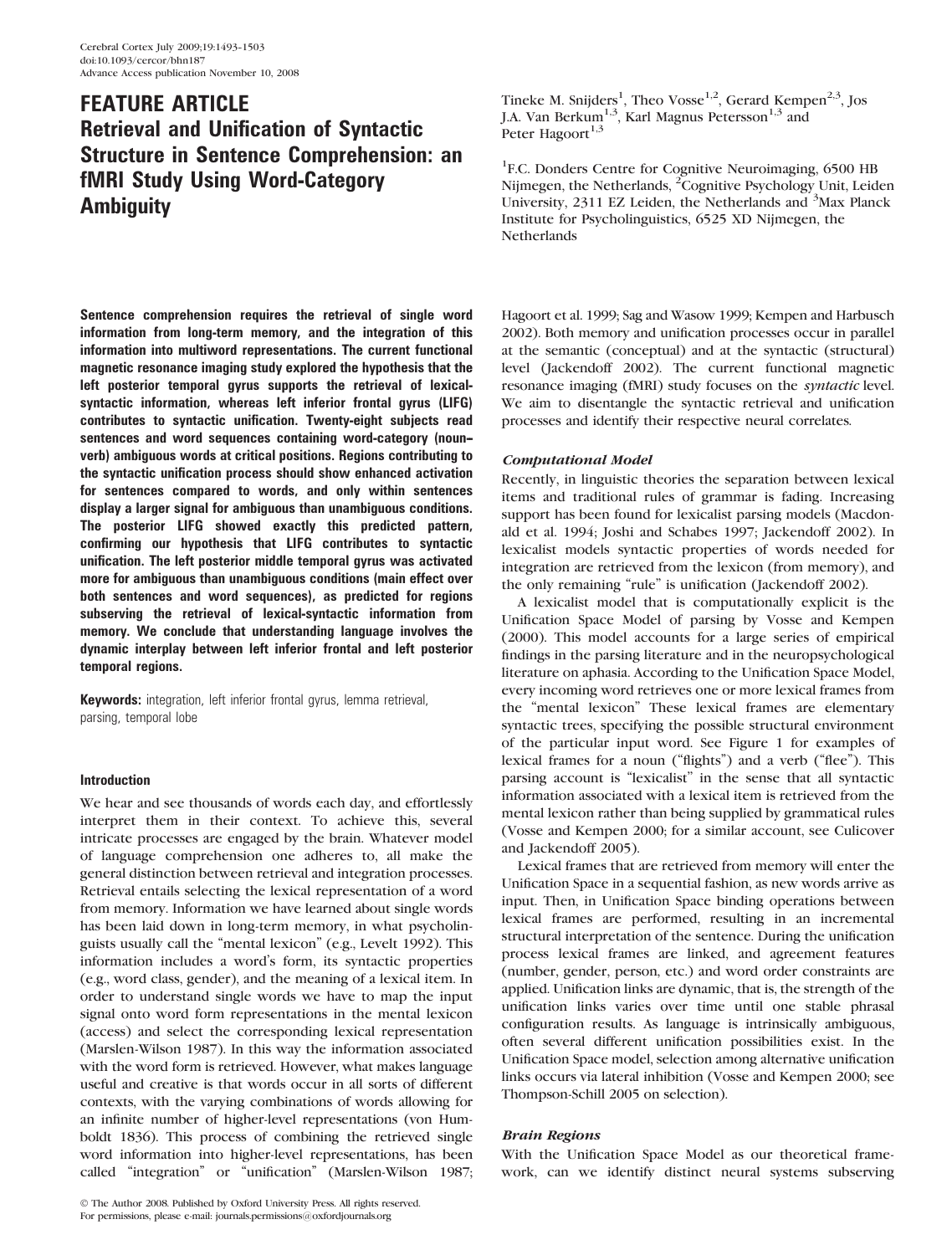

Figure 1. Lexical frames for the noun vluchten "flights" and the verb vluchten "flee." When encountering the word *vluchten*, the lexical frame of both the noun and the verb will be retrieved. In the Vosse and Kempen model, lexical frames consist of 3 tiered treelets. The top-layer of a frame consists of a single phrasal node (e.g., NP). This ''root''-node is connected to one or more functional nodes in the second layer (e.g., subject, head, direct object, modifier). Every functional node is linked to again a phrasal node in the third layer. Each lexical frame is attached to one lexical item (situated under the ''head'' node).

lexical-syntactic retrieval and syntactic unification? Large areas within left frontal and temporoparietal cortex are involved in language processing (e.g., Ojemann 1991; Vigneau et al. 2006). Within the perisylvian cortex there is some evidence for a distribution of labor between lexical retrieval and unification operations over temporal and inferior frontal regions respectively (Hagoort 2005b). The left temporal cortex plays a central role in the storage and retrieval of information about single words, information that has been encoded during language acquisition and stored in long-term memory. Information about the meaning of words is probably distributed over a number of brain regions, but there are indications that different parts of the left middle and inferior temporal gyri are most important for lexical-semantic processing (see e.g., Damasio et al. 1996; Saffran and Sholl 1999; Hickok and Poeppel 2000, 2004; Keller et al. 2001; Indefrey and Cutler 2005). Apart from extensive literature investigating the differential processing of nouns and verbs (see e.g., Caramazza and Hillis 1991; Damasio and Tranel 1993; Pulvermuller et al. 1999; Shapiro et al. 2006; Longe et al. 2007; Vigliocco et al. 2008), hardly anything is known about the brain regions involved in the lexical retrieval of a word's syntactic properties (grammatical gender, syntactic frames, etc.). Based on a metaanalysis of syntactic processing (Indefrey 2004), Hagoort (2003, 2005) hypothesized that left posterior temporal cortex might be involved in the retrieval of lexical-syntactic information, including the lexical-syntactic frames that form the building blocks for syntactic unification.

The left inferior frontal gyrus (LIFG) of the human brain might be particularly suitable for performing unification operations. The lateral prefrontal cortex—of which the LIFG is a part—plays a fundamental role in integration, in particular the integration of information in the temporal domain (Fuster et al. 2000; Fuster 2001, 2002). The prefrontal cortex is capable of actively maintaining representations of various forms of information, through recurrent circuits between prefrontal cortex and posterior cortex (Durstewitz et al. 2000; Fuster 2001; Miller and Cohen 2001). Furthermore, in lateral prefrontal cortex these representations can be manipulated and flexibly updated. For instance, the left inferior frontal cortex is involved in selection among competing sources of information (Thompson-Schill et al. 1999, 2005). The properties of LIFG (the ability to maintain information online, manipulate, select and temporally integrate this information) make it an ideal candidate for a brain region contributing to combinatorial (unification) operations in language (Hagoort 2005a, 2005b).

Thus, the hypothesis is that the left posterior temporal cortex and the LIFG are involved in the retrieval of lexical-syntactic information and the unification of this information, respectively (Hagoort 2003, 2005b). However, the evidence for this hypothesis is limited and indirect, coming from studies with widely varying design and stimulus materials. No study systematically manipulated both lexical-syntactic retrieval and syntactic unification. Here we set out to disentangle the retrieval and unification processes in sentence structure comprehension within one study, using the computationally explicit model by Vosse and Kempen (2000) as our starting point.

## Ambiguity Processing in Sentences

In order to achieve this goal we exploited word-category (noun- verb) ambiguous words. These words can be interpreted as a noun or as a verb, such as the words ''bike'' or ''trains.'' Behavioral and electroencephalogram studies have shown that multiple meanings of ambiguous words are transiently activated, even in a strongly disambiguating context (see e.g., Swinney 1979; Seidenberg et al. 1982; Duffy et al. 1988; Federmeier et al. 2000; Van Petten 2002; Swaab et al. 2003). Relatively few neuroimaging studies have addressed the processing of lexical ambiguities within sentence comprehension (Stowe et al. 1994; Stowe et al. 1998; Rodd et al. 2005; Zempleni et al. 2007).

In an early positron emission tomography study, Stowe and colleagues presented subjects with sentences containing a noun--verb ambiguous word in a neutral context. The sentence remained ambiguous for at least 3 words, and then was disambiguated into the least frequent (subordinate) meaning of the ambiguous word. The ambiguous sentences elicited more activity in the LIFG than the unambiguous sentences (Stowe et al. 1994, 1998).

More recently, Rodd and colleagues compared ''high-ambiguity'' sentences that included several ambiguous words (e.g., "the shell was fired towards the tank") with "low-ambiguity" sentences ("her secrets were written in her diary"). Besides noun-noun ambiguities their materials included noun--verb ambiguities as well (e.g., lock, beam). Rodd and colleagues found increased activation for high-ambiguity relative to lowambiguity sentences in left posterior inferior temporal cortex and bilateral inferior frontal gyri (Rodd et al. 2005).

Zempleni and colleagues showed participants sentences that contained noun-noun ambiguities of which one meaning was more frequent than the other (i.e., they were unbalanced). The final words of the sentence disambiguated the meaning to the dominant (most frequent), or the subordinate (less frequent)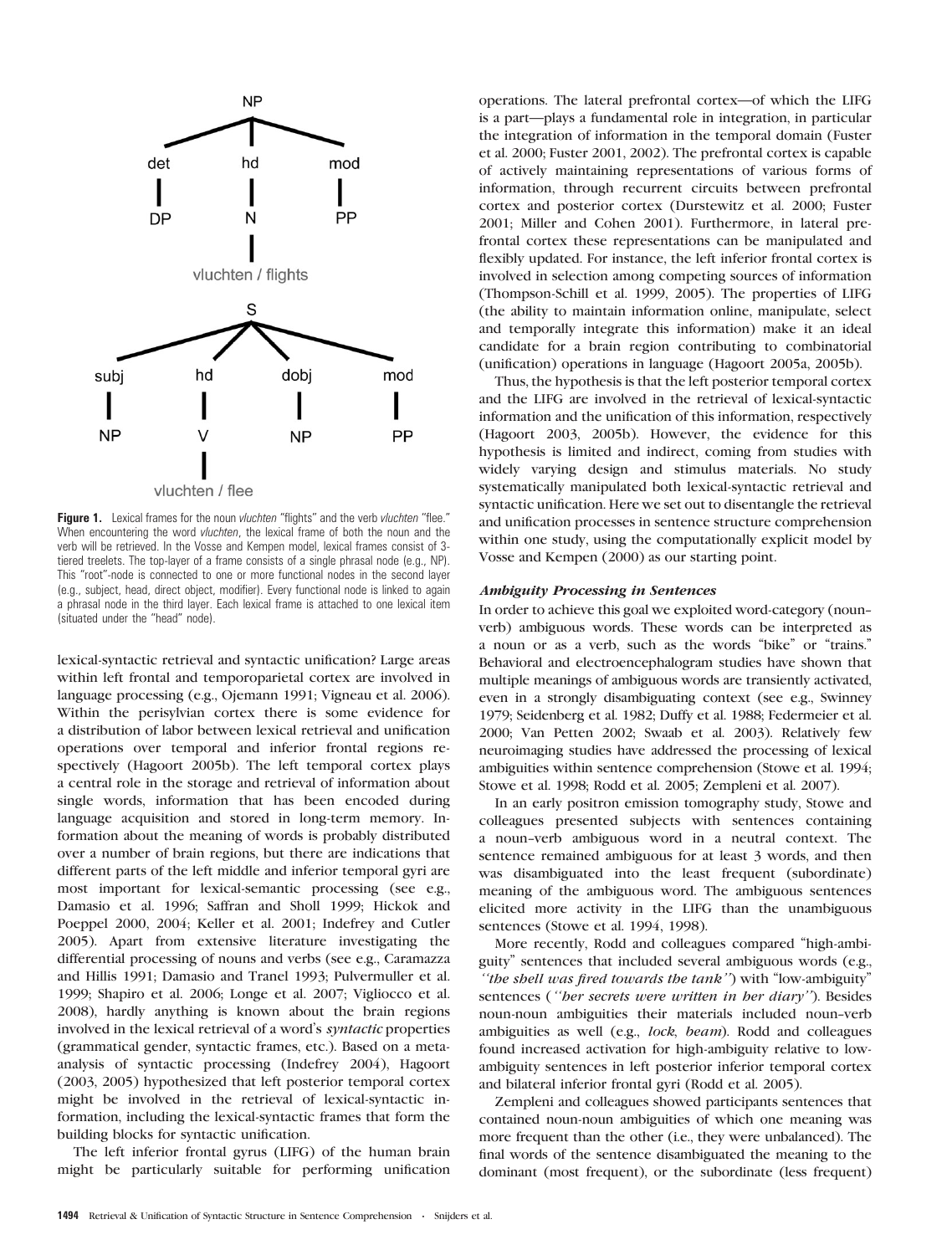interpretation of the homograph. The sentences to a subordinate interpretation showed enhanced blood oxygenation level-dependent (BOLD) activation compared to sentences with a dominant interpretation in the left posterior and right anterior inferior frontal gyri and left posterior and right mid inferior/ middle temporal gyri. Only the LIFG showed, in addition, more activity for the sentences with a dominant interpretation than for unambiguous sentences (Zempleni et al. 2007).

The above-mentioned studies cannot yet unravel the relative contributions of the lexical retrieval and unification processes as part of ambiguity resolution. Sentences containing lexical ambiguities tax both retrieval and unification processes stronger than unambiguous sentences (see below). Thus, although these previous studies do indicate that LIFG and left temporal gyrus (LTG) are involved in retrieval and unification, they do not disentangle the 2 processes, nor do they target specifically the retrieval and unification of syntactic information. This is what we set out to do in the current study.

### Design and Predictions

To disentangle the lexical retrieval and unification processes related to syntactic information we presented subjects with (Dutch) sentences and with matched scrambled word sequences. In both sentences and word sequences the critical word was either word-class (noun/verb) ambiguous or unambiguous (see Table 1). The noun-verb ambiguous words were "balanced" in the sense that the noun and verb meaning had similar frequencies. The context preceding the ambiguous word was always neutral. For example, in the Dutch sentence beginning with *Beide vluchten*..., the word *vluchten* can be either a noun (*flights*) or a verb (*flee*), resulting in continu-

## Table 1

Example of the experimental materials, with the critical word bewijzen (evidence/to prove)

SAn: sentence ambiguous (noun context) Zodra jullie bewijzen<sub>(n/v)</sub> leveren kunnen we beginnen. As-soon-as you evidence  $_{(n/v)}$  provide can we start. (As soon as you provide evidence $_{(n/v)}$  we can start.)

SUn: sentence unambiguous (noun context) Zodra jullie kopij<sub>(n)</sub> leveren kunnen we beginnen. As-soon-as you copy $_{(n)}$  provide can we start. (As soon as you provide copy $_{(n)}$  we can start.)

SAv: sentence ambiguous (verb context) Zodra jullie bewijzen $_{(n/v)}$  dat hij erbij betrokken is arresteren we hem. As-soon-as you prove $_{(n/v)}$  that he in-it involved is arrest we him. (As soon as you prove $_{(n/v)}$  that he is involved we will arrest him.)

SUv: sentence unambiguous (verb context) Zodra jullie beweren $_{(v)}$  dat hij erbij betrokken is arresteren we hem. As-soon-as you claim  $_{(v)}$  that he in-it involved is arrest we him. (As soon as you claim<sub>(v)</sub> that he is involved we will arrest him.)

- WAn: words ambiguous (derived from SAn) Genoemd tegen bewijzen(n/v) uit helaas gezeten jullie Named against proof/prove<sub>(n/v)</sub> from alas seated you
- WUn: words unambiguous (derived from SUn) Genoemd tegen kopij<sub>(n)</sub> uit helaas gezeten jullie Named against copy $_{(n)}$  from alas seated you
- WAv: words ambiguous (derived from SAv) In nogal bewijzen $_{(n/v)}$  meestal maar dit in struikelen hem verschil opeens In quite proof/prove<sub>(n/v)</sub> mostly but this in stumble him difference suddenly

WUv: words unambiguous (derived from SUv) In nogal beweren $_{(v)}$  meestal maar dit in struikelen hem verschil opeens In quite claim<sub>(v)</sub> mostly but this in stumble him difference suddenly

ations such as for example: Beide vluchten werden geannuleerd ("both flights were cancelled"; disambiguation toward the noun reading for vluchten) or Beide vluchten het behekste huis uit (''both flee the bewitched house''; disambiguation toward the verb reading). The logic of this design, formalized in terms of the computational model of Vosse and Kempen, is as follows.

## Ambiguity Effect: Retrieval from Mental Lexicon

In a neutral context both noun and verb reading of a noun--verb ambiguous word are activated (Seidenberg et al. 1982; Duffy et al. 1988). That is, presentation of a noun--verb ambiguous word triggers the retrieval of both the noun and the verb version of the ambiguous word. As 2 lexical frames are retrieved instead of one (see Fig. 1), ambiguous words tax the lexical-syntactic retrieval process more heavily than unambiguous words. This ambiguity effect should occur in sentences as well as word sequences.

## Grammaticality Effect: Unification Process

Whereas the factor Ambiguity manipulates the retrieval process, the Grammaticality factor is hypothesized to affect the unification process. When we compare sentences and word sequences, the sentences will require unification of the words into an overall sentence structure, whereas the word sequences do not. Thus, sentences will induce a higher Unification load.

### Interaction: Unification Process

Given that the Grammaticality effect is not specific to syntactic unification (as there will be general semantic and phonological differences between sentences and word sequences as well), the crucial effect in our design is the interaction between Grammaticality and Ambiguity. In the sentence condition the 2 retrieved lexical frames (noun and verb) will compete for unification via lateral inhibition (the selection mechanism in our account). In the word condition no unification occurs, and the ambiguous words do not impose a higher unification load than their unambiguous counterparts. Thus, crucially, unification load will only be affected by ambiguity in the sentence condition, and not in the "random" word condition.

Because we hypothesize LIFG to be contributing to the unification process, we expect that LIFG will be activated more for sentences than for word sequences, and within the sentences more for ambiguous than for unambiguous words. We predict the lexical-syntactic retrieval processes to occur in the left posterior temporal cortex. The ambiguous words will induce a higher lexical retrieval load than the unambiguous words in both word sequences and sentences. Hence, we expect the Ambiguity effect to identify the temporal area as subserving the retrieval of lexical frames.

## Materials and Methods

#### **Participants**

Twenty-eight right-handed healthy volunteers (14 females, aged 18-35) participated in the experiment after having given written informed consent. Subjects were paid for their participation. All participants were native speakers of Dutch, without any history of neurological illness or head injury. Six additional subjects were scanned but excluded from analysis because of excessive movement in the MR scanner (2 subjects) or poor task performance (4 subjects, see below).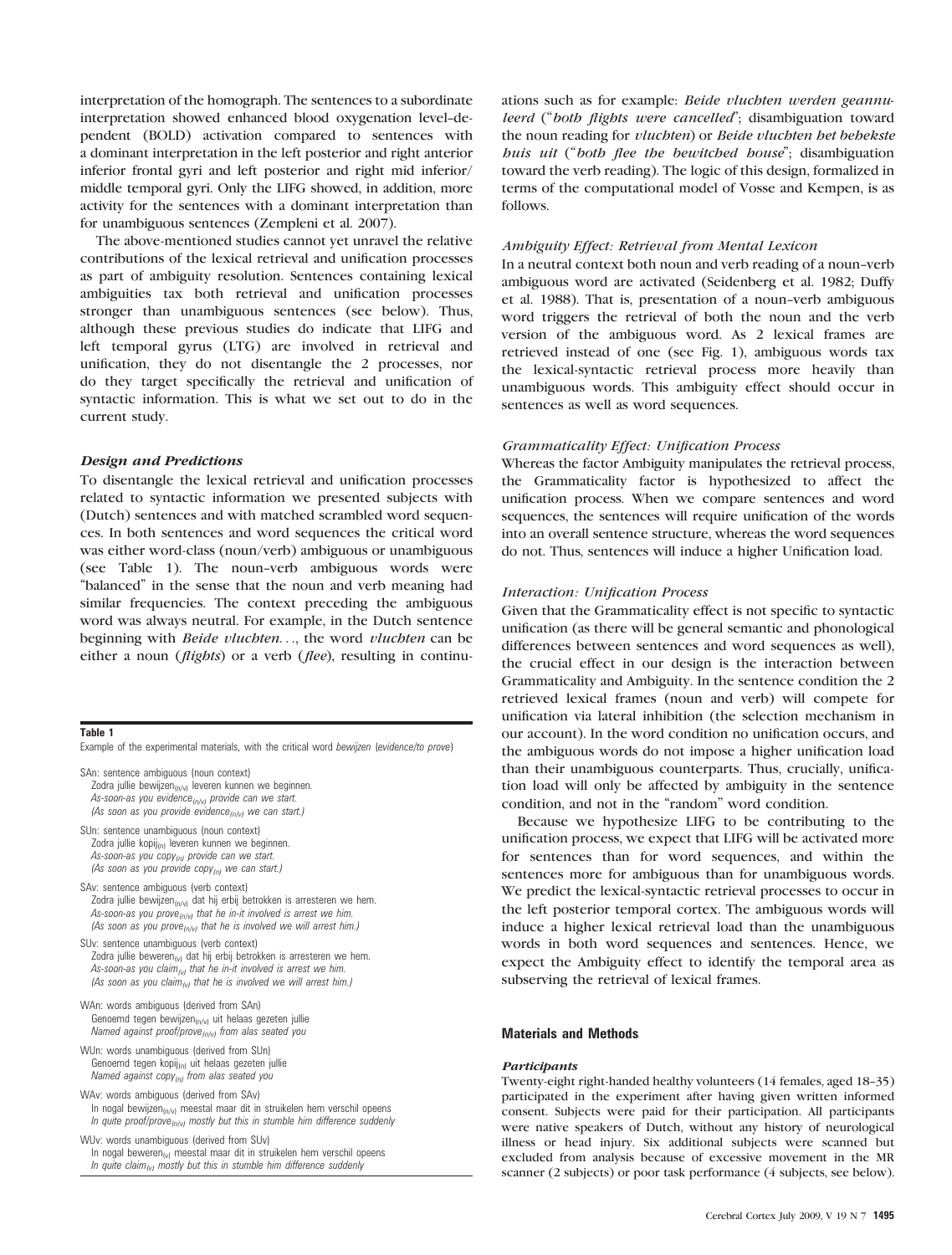#### Stimulus Material

The stimulus material consisted of 68 (Dutch) sentences (S) and 68 matched scrambled sequences of Dutch words (W). Both the Sentences and the Word sequences contained a critical word that was either word-class (noun/verb) ambiguous (A) or unambiguous (U). The critical word in the sentences was disambiguated by the continuation of the sentence into either a noun (n) or a verb (v) reading. In total, this resulted in 8 possible conditions: SAn, SAv, SUn, SUv, WAn, WAv, WUn, WUv (see e.g., Table 1). For the full set of experimental materials, see the Supplementary Appendix.

#### Ambiguous Critical Words

Word-class ambiguous words were selected from the Dutch lexical databases CELEX (Baayen et al. 1993) and CLEF (Beek et al. 2001). Selected words had to be both a noun and a verb (and should not belong to any other word category). To ensure that both noun and verb meaning would be initially activated, all selected ambiguous words had a noun-ratio (noun frequency/summed frequency) between 0.25 and 0.75. We required that the 2 databases (CELEX and CLEF) agree on all criteria. In this way we got a highly reliable indication of frequency and noun-ratio. The average noun-ratio of the single ambiguous critical words was 0.51.

#### Ambiguous Sentences

The ambiguous sentences were constructed such that both categories of the critical word fitted syntactically as well as semantically with the initial part of the sentences (up to and including the critical word); the sentences were disambiguated by the subsequent part of the sentence (after the ambiguous word; see Table 1 for an example). A pretest was conducted in order to assess the noun-ratio of the words in the sentence context. In this pretest, subjects ( $n = 38$ ) had to complete sentences (e.g., "Beide vluchten..."). For all items the "pretest noun-ratio" was defined as the percentage of subjects that completed the sentence in accordance with a noun interpretation of the ambiguous word. Only critical items with a "pretest noun-ratio" between 0.2 and 0.8 were selected. Based on the pretest selection procedure, 68 suitable ambiguous sentencebeginnings were selected, with an average noun-ratio of 0.46.

For every ambiguous item a noun and a verb sentence ending was constructed, with the same neutral sentence context preceding the critical word (SAn and SAv, see an example in Table 1). Noun and verb sentences were matched for average length. The sentences consisted of 6-12 words, with an average of 8.5 words per sentence. The critical word occurred on the second (34 sentences), third (27 sentences), or fourth (7 sentences) position of the sentence. None of the noncritical words in the sentences were balanced noun--verb ambiguous words.

#### Unambiguous Sentences

For every ambiguous sentence item we constructed 2 suitable, unambiguous alternatives for the ambiguous critical word (a noun and a verb; see example SUn and SUv in Table 1) that fitted the remaining part of the sentence equally well as the ambiguous word. We selected part of the alternative words from the CLEF-corpus based on distributional similarity (Plas and Bouma 2004). Words that are distributionally similar are words that share a large number of lexical-syntactic contexts, that is, they form grammatical dependency relations with the same words (e.g., lemon and orange can both be the direct object of squeeze). If for a critical word no such alternative could be found in the corpus, it was constructed by hand. Ambiguous and unambiguous words were matched for average length and (summed) word form frequency.

#### Word Sequences

Word sequences were constructed from the sentences (WAn, WUn, WAv, WUv). For each sentence, every word (except the critical word) was substituted by a different corpus word belonging to the same syntactic category (noun, verb, adjective, rest), and with a similar length and frequency (the resulting average length for both sentences and word sequences was 42 characters, and the average CLEF/CELEX log frequency was 3.7 for sentences compared with 4.2 for word sequences). Subsequently the order of all words in the sequence (except the critical word) was randomized, with the constraint that 2 words could not be succeeding each other in the same way as in the original sentence. Sequences were checked on local grammaticality and were scrambled again if 3 or more consecutive words formed a coherent sentence fragment. We again made sure that none of the noncritical words in the sequence were balanced noun--verb ambiguous words.

#### Experimental Lists

The stimuli were distributed over 4 lists. For every item, one of the following combinations occurred in each list: SAn+WUn; SAv+WUv; SUn+WAn; SUv+WAv; hence, no subject encountered the same critical word twice. This resulted in 34 items per subject per condition (SA, SU, WA, WU). The pretest noun-ratios, sentence lengths, and position and frequency of the critical words were all matched across the 4 lists. In addition, each list contained the same 28 sentence and 28 word sequence fillers, 36 of which (18 for each condition) contained a consonant string (e.g., grpsd) at various positions in the sentence/ sequence (see Procedure).

### Procedure

Stimuli were presented visually in serial presentation mode (word by word in the middle of the screen) using the Presentation software (Version 9.13,<www.neuro-bs.com>). Every word remained on the screen for 300 ms, with a 200-ms interword interval. Between sentences a visual fixation cross was presented for 5-8 s (low-level baseline). The participants were instructed to read each sentence/sequence carefully and attentively, and were told that after the experiment some questions concerning the experiment would have to be answered. The participants' task was spotting the consonant-strings (e.g., *cdsnl*), that were presented in 36 of the fillers. This simple control task was added to check whether subjects were paying attention. Subjects were defined as poor task performers if they made more than 5 errors (missing hits and false alarms) on the task, suggesting that these subjects did not pay enough attention to the stimuli.

Every subject saw 68 sentences and 68 word sequences (ambiguous/ unambiguous; in noun/verb version), intermingled with 56 fillers (28 sentences and 28 sequences). Stimuli were presented in mini-blocks of 3 to 4 sentences or word sequences. All mini-blocks were shorter than 40 s. Before each block the label "Zinnen:"("Sentences:") or "Woorden:" ("Words:") appeared on the screen (for 1.5 s) to indicate the condition of the following mini-block, which started after a fixation cross of 1-3 s. We expected the labels to encourage ("Sentences") or discourage (''Words'') attempts to syntactically/semantically integrate the stimulus items in the upcoming mini-block. The ambiguous/ unambiguous and verb/noun conditions were intertwined within the mini-blocks in a pseudo-randomized presentation order.

#### fMRI Data Acquisition

During the sentence/sequence presentation we acquired  $T_2^*$ -weighted EPI-BOLD fMRI data with a SIEMENS Trio 3T MR scanner using an ascending slice acquisition sequence (volume time repetition = 2 s, time echo [TE] =  $35 \text{ ms}$ ,  $90^{\circ}$  flip-angle, 29 slices, slice-matrix size =  $64 \times$ 64, slice thickness =  $3 \text{ mm}$ , slice gap =  $0.5 \text{ mm}$ , field of view =  $224 \text{ mm}$ , isotropic voxel size =  $3.5 \times 3.5 \times 3.5$  mm<sup>3</sup>). At the end of the scanning session, a structural MR image volume was acquired for which a highresolution  $T_1$ -weighted 3D MP-RAGE sequence was used (TE = 3.93 ms, 8° flip-angle, 192 sagittal slices, slice thickness = 1.0 mm, voxel size =  $1 \times 1 \times 1$  mm<sup>3</sup>).

#### Data Analysis

Image preprocessing and statistical analysis were performed using Statistical Parametric Mapping (SPM2; [www.fil.ion.ucl.ac.uk/spm\)](www.fil.ion.ucl.ac.uk/spm). The first 5 image volumes were discarded in order to avoid transient nonsaturation effects. The functional EPI-BOLD images were realigned, slice-time corrected, and the subject-mean functional MR images were coregistered with the corresponding structural MR images using mutual information optimization. Subsequently, images were normalized onto a Montreal Neurological Institute (MNI)-aligned echo planar imaging template (based on 28 male brains acquired on the Siemens Trio at the F. C. Donders Centre) and resampled to an isotropic voxel size of 2 mm. Finally, the normalized images were spatially filtered by convolving the functional images with an isotropic 3D Gaussian kernel (10 mm full width at half maximum).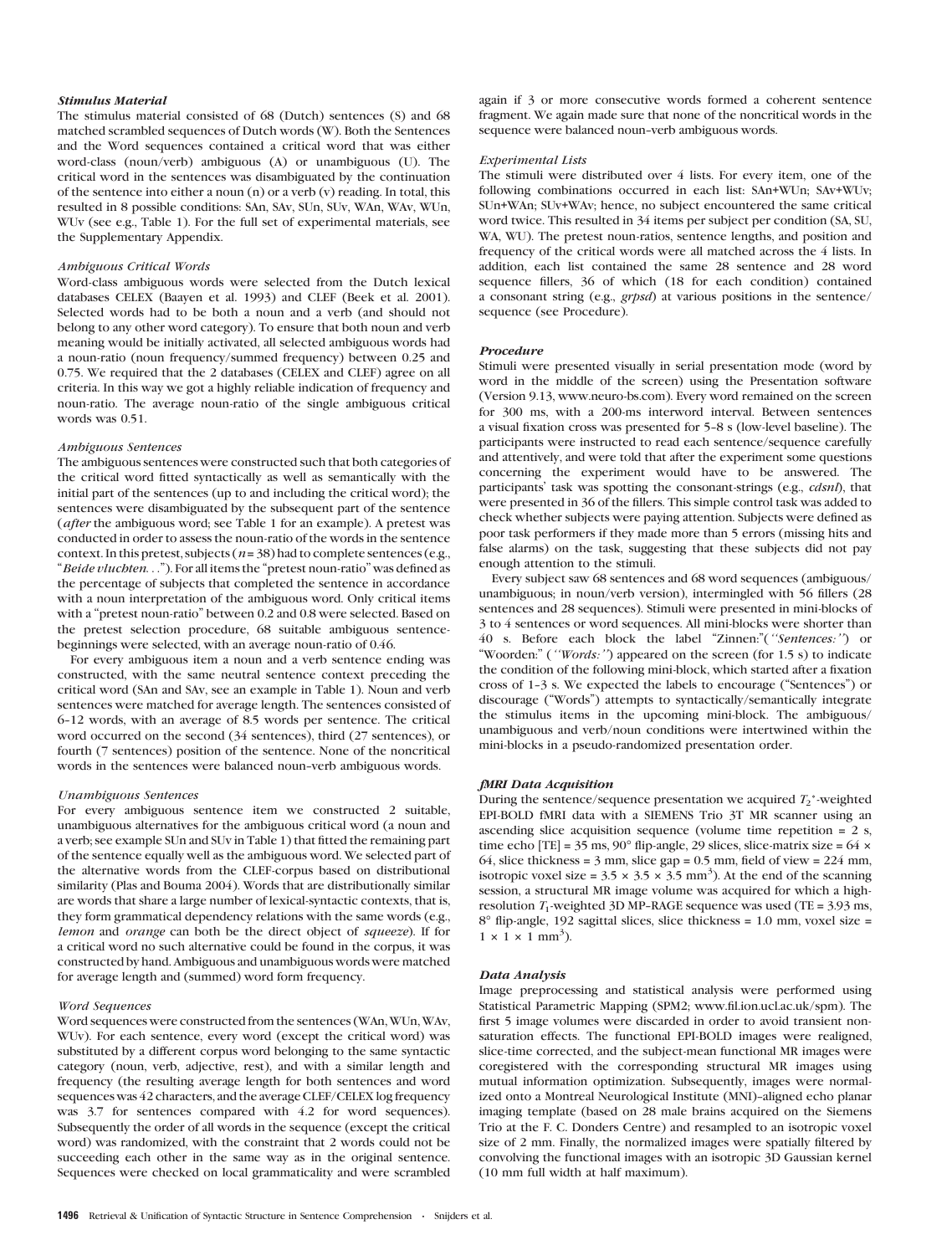The fMRI data were proportionally scaled to account for various global effects, and analyzed statistically using the general linear model and statistical parametric mapping (Friston et al. 1995) in a 2-step mixed design procedure. At the first-level, single-subject fixed effect analyses were conducted. The linear model included mini-block regressors to model the sentence/sequence presentation from the onset of the critical word to the offset of the sentence/sequence-final word. The beginnings of sentences/sequences and filler items were modeled together as a regressor of no interest (other words, OW), and the presentation of the fixation cross (FIX) was modeled as explicit baseline. We temporally convolved the explanatory variables with the canonical hemodynamic response function provided by SPM2. We included the realignment parameters for movement artifact correction and a temporal high-pass filter (cut-off 128 s) to account for various low-frequency effects as effects of no interest. Temporal autocorrelation was modeled as a firstorder plus white noise autoregressive process.

#### ROI Analysis

A meta-analysis (Bookheimer 2002) suggests that activations related to syntactic processing in LIFG are centered in a 13-mm sphere around MNI coordinates [–44, 19, 14] (Petersson et al. 2004). This sphere was taken as the region of interest (ROI) of the relevant subpart of the LIFG (which henceforth we will simply refer to as LIFG). An average time course was calculated for LIFG (for every participant separately) using Marsbar (<http://marsbar.sourceforge.net/>). Although we had a strong a priori hypothesis regarding the part of LIFG involved in syntactic unification, we did not have such a specifically defined region for the part of left posterior temporal cortex involved in lexical-syntactic retrieval. Thus, we specified a region of interest only for LIFG, and did not use an ROI for LTG. For the ROI analysis at the second level a repeated measure ANOVA with the factors Grammaticality (S,W), Ambiguity (A,U), and Word class (n,v) was carried out on the subject contrast values using the SPSS software (SPSS Inc., Chicago, IL).

#### Whole-Brain Analysis

For the second-level whole-brain analysis, we generated single-subject contrast images for the SAn, WAn, SUn, WUn, SAv, WAv, SUv, and WUv items relative to the baseline FIX, and used these in a one-way random effects repeated measures ANOVA (including the factors: condition [8] and subject [28]). To correct for multiple comparisons, statistical inference was based on the cluster-size statistics from the relevant second-level SPM[T] volumes (Forman et al. 1995; Friston et al. 1996). SPMs were thresholded at  $P \le 0.002$  (uncorrected at the voxel level). To protect against false-positive results, only clusters of a size of 50 voxels or more are reported (unless otherwise specified). In this way SPM[T] volumes were generated to investigate the effect of grammaticality (i.e., sentences > words; words > sentences; Fig. 3A; Tables 2 and 3) and the effects of ambiguity (ambiguous > unambiguous; unambiguous > ambiguous, Fig. 3B, Table 4). Additionally, an SPM[T] volume was created for the effect of ambiguity within sentences only  $(SA > SU, Fig. 3C, Table 5)$ .

#### Anatomical Inference

All local maxima are reported as MNI coordinates (Evans et al. 1993). Relevant anatomical landmarks were identified and Brodmann areas were defined using the Atlas of the Human Brain (Mai et al. 2004) and the Talairach Daemon (Lancaster et al. 2000).

## **Results**

## Control Task

All 28 included participants made  $\leq$  3 errors (mean: 0.18 misses, 0.5 false alarms). Subjects that made more than 5 errors were excluded from analysis (4 subjects, see participants).

## ROI Analysis

For the syntactic processing in the LIFG we had a very specific region of interest (see Data Analysis). Figure 2 shows the ROI, and the mean contrast estimates of LIFG for SA, SU,

# Table 2

Sentences versus word sequences

| Region                      | BA | Cluster size | Voxel $T^{189}$ value | X     | y                        | Z              |
|-----------------------------|----|--------------|-----------------------|-------|--------------------------|----------------|
| Sentences $>$ words         |    |              |                       |       |                          |                |
| L temporal gyrus, L IFG     |    | 13 262       |                       |       |                          |                |
| L temporal pole             | 38 |              | 24.21                 | $-54$ | 18                       | $-30$          |
| L anterior MTG              | 21 |              | 22.01                 | $-56$ | $-6$                     | $-16$          |
| L posterior MTG             | 21 |              | 18.77                 | $-62$ | $-44$                    | $-2$           |
| L IFG                       | 47 |              | 17.13                 | $-52$ | 34                       | $-8$           |
| L posterior STG             | 22 |              | 15.12                 | $-58$ | $-56$                    | 12             |
| L IFG                       | 45 |              | 15.04                 | $-58$ | 22                       | 12             |
| L posterior STG             | 39 |              | 14.22                 | $-44$ | $-58$                    | 18             |
| L amygdala                  |    |              | 10.66                 | $-26$ | $-6$                     | $-20$          |
| L ITG                       | 20 |              | 9.56                  | $-44$ | $-16$                    | $-30$          |
| L culmen (cerebellum)       |    |              | 8.61                  | $-26$ | $-36$                    | $-26$          |
| L putamen                   |    |              | 8.28                  | $-18$ | $\overline{\phantom{a}}$ | 4              |
| R temporal gyrus            |    | 3138         |                       |       |                          |                |
| R temporal pole             | 38 |              | 16.22                 | 54    | 20                       | $-32$          |
| R anterior MTG              | 21 |              | 13.39                 | 56    | 8                        | $-26$          |
| R middle MTG                | 21 |              | 10.24                 | 52    | $-14$                    | $-16$          |
| R posterior MTG             | 21 |              | 6.96                  | 62    | $-42$                    | $\Omega$       |
| R IFG                       |    | 370          |                       |       |                          |                |
| R anterior IFG              | 47 |              | 8.85                  | 56    | 36                       | $-10$          |
| R IFG                       | 45 |              | 6.5                   | 60    | 34                       | 4              |
| R posterior IFG             | 45 |              | 5.94                  | 62    | 28                       | 10             |
| L SFG/mOrbG                 | 11 | 328          | 10.85                 | $-4$  | 54                       | $-20$          |
| L anterior SFG              | 9  | 227          | 13.01                 | $-8$  | 60                       | 28             |
| L MFG                       | 6  | 208          | 7.55                  | $-38$ | $-2$                     | $-50$          |
| L Lingual gyrus             |    | 79           | 5.35                  | $-6$  | $-62$                    | $\overline{2}$ |
| L posterior cinqulate gyrus |    | 78           | 6.88                  | $-12$ | $-46$                    | 34             |
| R Culmen (cerebellum)       |    | 62           | 6.01                  | 30    | $-32$                    | $-32$          |
|                             |    |              |                       |       |                          |                |

Note: Significant activation peaks  $>8$  mm apart (P < 0.05 FWE corrected, cluster extent threshold 20 voxels). Multiple peaks within a single activation cluster are shown indented. BA  $=$ Brodmann's area;  $T^{189}$  value = T value for 189 degrees of freedom;  $x, y, z =$  the original SPM  $x, y, z$ coordinates in millimeters of the MNI space;  $STG =$  superior temporal gyrus; MTG = middle temporal gyrus; ITG = inferior temporal gyrus; MFG = middle frontal gyrus; IFG = inferior frontal gyrus; mOrb $G =$  medial Orbital Gyrus.

#### Table 3

Word sequences versus sentences

| Region                  | BA             | Cluster size | Voxel $T^{189}$<br>value | $\boldsymbol{x}$ | y     | Z              |
|-------------------------|----------------|--------------|--------------------------|------------------|-------|----------------|
| Words $>$ sentences     |                |              |                          |                  |       |                |
| Bilateral M/SFG, CG     |                | 12 144       |                          |                  |       |                |
| R anterior MFG          | 11             |              | 11.21                    | 36               | 58    | $-12$          |
| R CG/med SFG            | 32             |              | 11.15                    | 4                | 36    | 30             |
| R posterior MFG         | 9              |              | 10.88                    | 40               | 26    | 42             |
| L anterior MFG          | 10             |              | 10.61                    | $-38$            | 58    | 4              |
| R anterior I/MFG        | 46             |              | 10.31                    | 48               | 44    | 16             |
| L MFG                   | 9              |              | 10.25                    | $-40$            | 34    | 32             |
| R frontopolar G         | 10             |              | 10.25                    | 24               | 64    | $\overline{4}$ |
| L anterior M/SFG        | 10             |              | 9.24                     | $-30$            | 56    | $-4$           |
| R AC/rostral G          | 32             |              | 8.43                     | 8                | 46    | $-4$           |
| R anterior SFG          | 9              |              | 8.20                     | 28               | 44    | 36             |
| L AC/rostral G          | 32             |              | 6.94                     | $-8$             | 40    | 0              |
| R middle CG             | 23             | 1704         | 13.64                    | 0                | $-24$ | 30             |
| R SMG                   | 40             | 1280         | 12.25                    | 58               | $-50$ | 36             |
| L sup parietal lob      | $\overline{7}$ | 772          | 9.76                     | $-10$            | $-72$ | 30             |
| R precuneus             | $\overline{7}$ |              | 9.07                     | $-12$            | $-62$ | 34             |
| L angular G /SMG        |                | 125          |                          |                  |       |                |
| L angular gyrus         | 40             |              | 7.19                     | $-36$            | $-50$ | 36             |
| L SMG                   | 40             |              | 6.06                     | $-44$            | $-44$ | 38             |
| L SMG                   | 40             |              | 5.24                     | $-60$            | $-38$ | 40             |
| Planum polare/orbital G |                | 82           | 6.69                     | 32               | 22    | $-20$          |
| L posterior ITG         |                | 31           | 6.23                     | $-58$            | $-54$ | $-20$          |
|                         |                |              |                          |                  |       |                |

Note: Significant activation peaks  $> 8$  mm apart ( $P < 0.05$  FWE corrected, cluster extent threshold 20 voxels). Multiple peaks within a single activation cluster are shown indented.  $AC =$ anterior cingulate; SMG = supramarginal gyrus; CG = cingulate gyrus; Sup Parietal Lob = superior parietal lobule; for additional abbreviations see Table 2.

WA, and WU. LIFG was activated more strongly for sentences than for words ( $F_{1,27}$  = 31.2,  $P < 0.001$ ), whereas only within sentences there was an effect of ambiguity (ambiguity  $\times$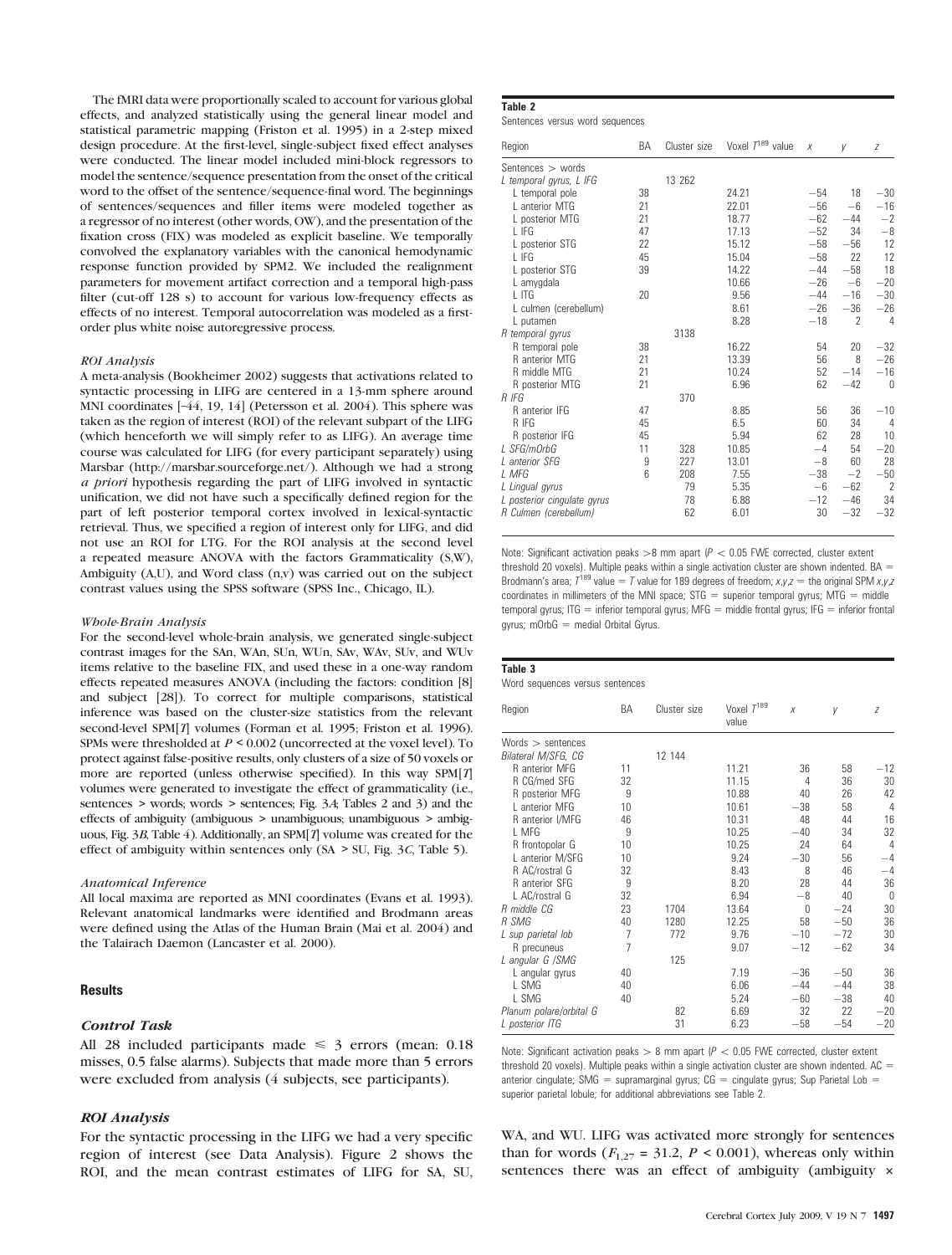#### Table 4

Ambiguous versus unambiguous conditions

| Region                                              | ΒA | Cluster<br>size | Voxel $T^{189}$<br>value | X     | У     | Z     |  |
|-----------------------------------------------------|----|-----------------|--------------------------|-------|-------|-------|--|
| Ambiguous $>$ unambiguous                           |    |                 |                          |       |       |       |  |
| R striatum                                          |    | 502             |                          |       |       |       |  |
| R putamen                                           |    |                 | 3.96                     | 24    | U     | 8     |  |
| R caudate body                                      |    |                 | 3.94                     | 14    | 8     | 16    |  |
| R putamen                                           |    |                 | 3.83                     | 26    | $-10$ | 8     |  |
| L posterior I/MTG                                   |    | 109             |                          |       |       |       |  |
| L post-MTG / ITS                                    | 37 |                 | 3.82                     | $-52$ | $-50$ | $-8$  |  |
| L posterior ITG                                     | 37 |                 | 3.27                     | $-46$ | $-46$ | $-14$ |  |
| L post-MTG / ITS                                    | 37 |                 | 3.11                     | $-46$ | $-54$ | $-4$  |  |
| R MTG                                               | 37 | 72              | 3.57                     | 48    | $-44$ | -6    |  |
| WM/PCL/CG                                           |    | 56              | 3.61                     | $-22$ | $-38$ | 34    |  |
| R parahippocampal gyrus                             |    | 50              |                          |       |       |       |  |
| R para-HCG                                          | 36 |                 | 3.28                     | 22    | $-42$ | $-6$  |  |
| R para-HCG/occipital G                              |    |                 | 3.19                     | 28    | $-48$ | $-2$  |  |
| Unambiguous > ambiguous: no significant activations |    |                 |                          |       |       |       |  |

Note: Significant activation peaks  $> 8$  mm apart ( $P < 0.002$  uncorrected, cluster extent threshold 50 voxels). Multiple peaks within a single activation cluster are shown indented. ITS  $=$ inferior temporal sulcus; WM = white matter;  $PCL =$  paracentral lobule;  $CG =$  cingulate gyrus; paraHCG = parahippocampal gyrus; for additional abbreviations see Table 2.

| Table 5                                                                            |  |  |  |
|------------------------------------------------------------------------------------|--|--|--|
| Ambiguous versus unambiguous, separately for sentence and word sequence conditions |  |  |  |

| Region                                                         | BA    | Cluster<br>size | Voxel $T^{189}$<br>value | X     | γ     | Z     |  |
|----------------------------------------------------------------|-------|-----------------|--------------------------|-------|-------|-------|--|
| SA > SU                                                        |       |                 |                          |       |       |       |  |
| L posterior I/MTG                                              |       | 290             |                          |       |       |       |  |
| L post-MTG/ITS                                                 | 37    |                 | 4.48                     | $-52$ | $-50$ | $-8$  |  |
| L post-MTG                                                     | 21    |                 | 3.42                     | $-60$ | $-44$ | $-4$  |  |
| L post-MTG/ITS                                                 | 37    |                 | 3.37                     | $-46$ | $-54$ | $-4$  |  |
| $L$ mid-ITG                                                    |       | 73              |                          |       |       |       |  |
| L mid-ITG                                                      | 20    |                 | 4.02                     | $-50$ | $-20$ | $-28$ |  |
| L fusiform gyrus                                               | 20    |                 | 3.80                     | $-42$ | $-24$ | $-28$ |  |
| L mid-ITG                                                      | 20    |                 | 3.18                     | $-46$ | $-30$ | $-22$ |  |
| R MTG                                                          |       | 65              |                          |       |       |       |  |
| R ITS                                                          |       |                 | 3.54                     | 48    | $-34$ | $-14$ |  |
| R posterior MTG                                                | 37    |                 | 3.31                     | 50    | $-44$ | $-4$  |  |
| L IFG/PrG                                                      | 9     | 62              | 3.49                     | $-44$ | 0     | 22    |  |
| R IFG                                                          |       | 51              |                          |       |       |       |  |
| R IFG                                                          | 45    |                 | 3.35                     | 46    | 28    | 6     |  |
| R IFG                                                          | 44/45 |                 | 3.24                     | 44    | 18    | 14    |  |
| R IFG                                                          | 44/45 |                 | 2.99                     | 54    | 18    | 12    |  |
| $SU > SA$ ; WA $> WU$ ; WU $> WA$ : no significant activations |       |                 |                          |       |       |       |  |

Note: Significant activation peaks  $>8$  mm apart ( $P<0.002$  uncorrected, cluster extent threshold 50 voxels). Multiple peaks within a single activation cluster are shown indented.  $SA =$  sentence ambiguous;  $SU =$  sentence unambiguous; WA = word sequence ambiguous; WU = wordsequence unambiguous; ITS = inferior temporal sulcus; PrG = precentral gyrus; for additional abbreviations see Table 2.

grammaticality:  $F_{1,27} = 5.6$ ,  $P = 0.025$ ; SA > SU:  $T(27) = 2.75$ ,  $P =$ 0.005). This activation pattern corresponds to the activation predicted for the Unification Space, supporting the hypothesis that the LIFG plays a role in syntactic unification operations during language comprehension.

As mentioned in the Data Analysis section, we did not have an a priori specifically defined region of interest within the left posterior temporal cortex, so we used the whole-brain analysis (ambiguity effect) to identify the part of the LTG involved in the retrieval of lexical-syntactic information.

# Whole-Brain Analysis

### Grammaticality Effect

For the whole-brain comparison between sentences and word sequences a voxel-level threshold of 0.05 corrected for





Figure 2. ROI results. Mean contrast estimates for LIFG for SA, SU, WA, and WU. The ROI used is shown on top (13 mm sphere around coordinates  $[-44,19,14]$ ).

multiple comparisons based on random field theory (Worsley et al. 1996), and a cluster-size threshold of 20 voxels were used (Fig. 3A, Tables 2 and 3). As shown in Figure 3A, sentences caused increased activation in comparison with word sequences in a large area in the perisylvian network, including LIFG, left middle temporal gyrus (LMTG) and both temporal poles (see Table 2 for a complete list). This is the network that we would indeed expect to see activated in sentence comprehension (e.g., Bavelier et al. 1997; Friederici 2002; Indefrey and Cutler 2005; Vigneau et al. 2006). For word sequences there was enhanced activation in the bilateral middle/superior frontal gyrus (M/SFG), the cingulate cortex, and supramarginal/angular gyrus (see Table 3, Fig. 3A). This network of areas is reminiscent of the ''default mode'' network described by Raichle et al. (2001). Indeed, inspection of the beta weights showed that both word sequences and sentences deactivate these areas compared to low-level baseline, but sentences gave rise to a larger deactivation than word sequences.

#### Ambiguity Effect

Ambiguous words are expected to induce a larger load on the mental lexicon for both sentences and word sequences, as 2 lexical frames have to be retrieved from memory. We hypothesized these retrieval operations to take place in the left posterior temporal cortex. Indeed, we see an increased signal for the ambiguous compared to the unambiguous items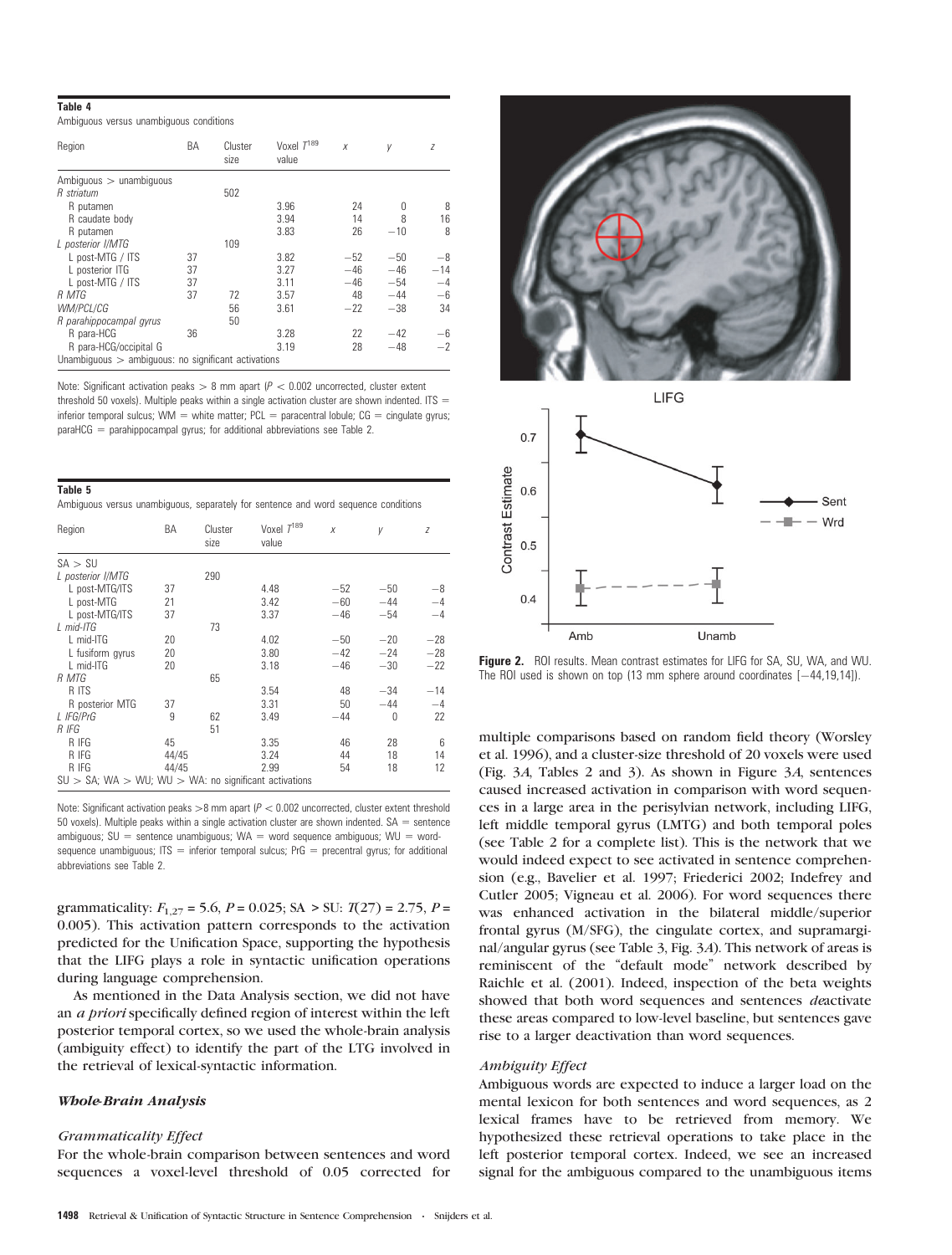in the left posterior middle temporal gyrus (LpMTG, see Fig. 3B). Furthermore, enhanced activation for ambiguous items was seen in the striatum (Fig. 3B), right posterior middle temporal gyrus and the right parahippocampal gyrus (see Table 4). There were no areas that showed larger activation for the unambiguous than for the ambiguous items. Figure 4 shows the mean contrast estimates for the activated cluster in LpMTG and the striatum (computed with Marsbar, [http://marsbar.source](http://marsbar.sourceforge.net/)[forge.net/\)](http://marsbar.sourceforge.net/). It can be seen that the ambiguity effect in LpMTG was larger in the sentences than in the word sequences. An ANOVA on the mean contrast estimates in LpMTG showed a significant interaction between grammaticality and ambiguity, with the WA > WU comparison being marginally significant  $(F_{\text{gram x amb}}(1,27) = 6.98, P = 0.014; SA > SU: T(27) = 4.72, P <$ 0.001; WA > WU:  $T(27) = 1.40$ ,  $P = 0.086$ , see Fig. 4). The effect of ambiguity in the striatum (the largest effect for this comparison, see Table 4) did not differ for sentences and word sequences ( $F < 1$ ; see Fig. 4).









Figure 3. Whole-brain analysis. Significant activations projected onto a rendered template brain surface in MNI stereotactic space. (A) Effect of grammaticality. Enhanced activity within sentences is shown in red, increased signal for words is shown in green. (Activations shown at voxel-level  $P_{\text{FWE}}<0.05$ , cluster-size threshold 20 voxels.) (B) Effect of ambiguity: enhanced activity for ambiguous as compared to unambiguous conditions. The right panel shows a coronal view of the brain at  $y = 0$ , displaying the ambiguity effect in the right striatum. (Activations shown at voxel-level  $P_{\text{uncorr}} < 0.002$ , cluster-size threshold 50 voxels.) (C) Effect of ambiguity within sentences: enhanced activity for ambiguous sentences as compared to unambiguous sentences. (Activations shown at voxel-level  $P_{\text{uncorr}} < 0.002$ , cluster-size threshold 50 voxels.)

# Ambiguity Effect in Sentences

Additionally, we explored the effect of ambiguity within sentences only (SA > SU). The ambiguous sentences showed enhanced activation in the bilateral posterior MTG and the bilateral posterior IFG compared to the unambiguous sentences (see Table 5, Fig. 3C). This is the same network of areas that was found previously in studies of lexical ambiguity in sentence processing (Rodd et al. 2005; Zempleni et al. 2007). The left inferior frontal region we identified in this contrast  $(SA > SU)$  is overlapping with, but slightly posterior to, our region of interest. To explore whether other areas within LIFG (besides our ROI) might be involved, we show the whole-brain sentence ambiguity effect at lower thresholds in Figure 5 (frontal cortex). In Figure  $5B$  this SA > SU activation is masked by the Grammaticality effect (Sentences > Words), as this is the pattern we were looking for in our ROI (unification). Although there is some activation in the anterior LIFG at a low threshold, most of the activation for  $SA > SU$  is situated posterior of  $[-44]$ 19 14] (the center of our ROI). For the masked activation, we see activation only in posterior LIFG (Fig. 5B).

## Post Hoc Analysis on Context-Irrelevant Associates

It is the case that word-category ambiguous words are semantically ambiguous as well. Therefore, we conducted a post-test to investigate the semantic consequences of the ambiguity. The issue at hand is whether our results can be explained by a different amount of selection/inhibition of semantic information evoked by ambiguous and unambiguous



Figure 4. Mean contrast estimates for LpMTG and the right striatum (clusters identified by the whole-brain ambiguity effect) for SA, SU, WA, and WU.



Figure 5. LIFG effect: comparison of ROI and whole-brain analysis (exploratory thresholds). Activations from the whole-brain analysis are displayed on a template (frontal cortex, sagittal view). Voxel-level  $P_{\text{uncorr}}$ : yellow  $P < 0.01$ ; pink  $P < 0.005$ ; red  $P \, < \, 0.001$ . Crosshair at  $[-44 \, 19 \, 14]$  (ROI). (A) Effect of ambiguity within sentences (SA  $>$  SU). (B) Effect of ambiguity within sentences (SA  $>$  SU), masked (inclusively) with the effect of grammaticality (sentences  $>$  words) at  $P_{\text{FWE}} < 0.05$ . Regions contributing to the syntactic unification process should show this pattern of activation.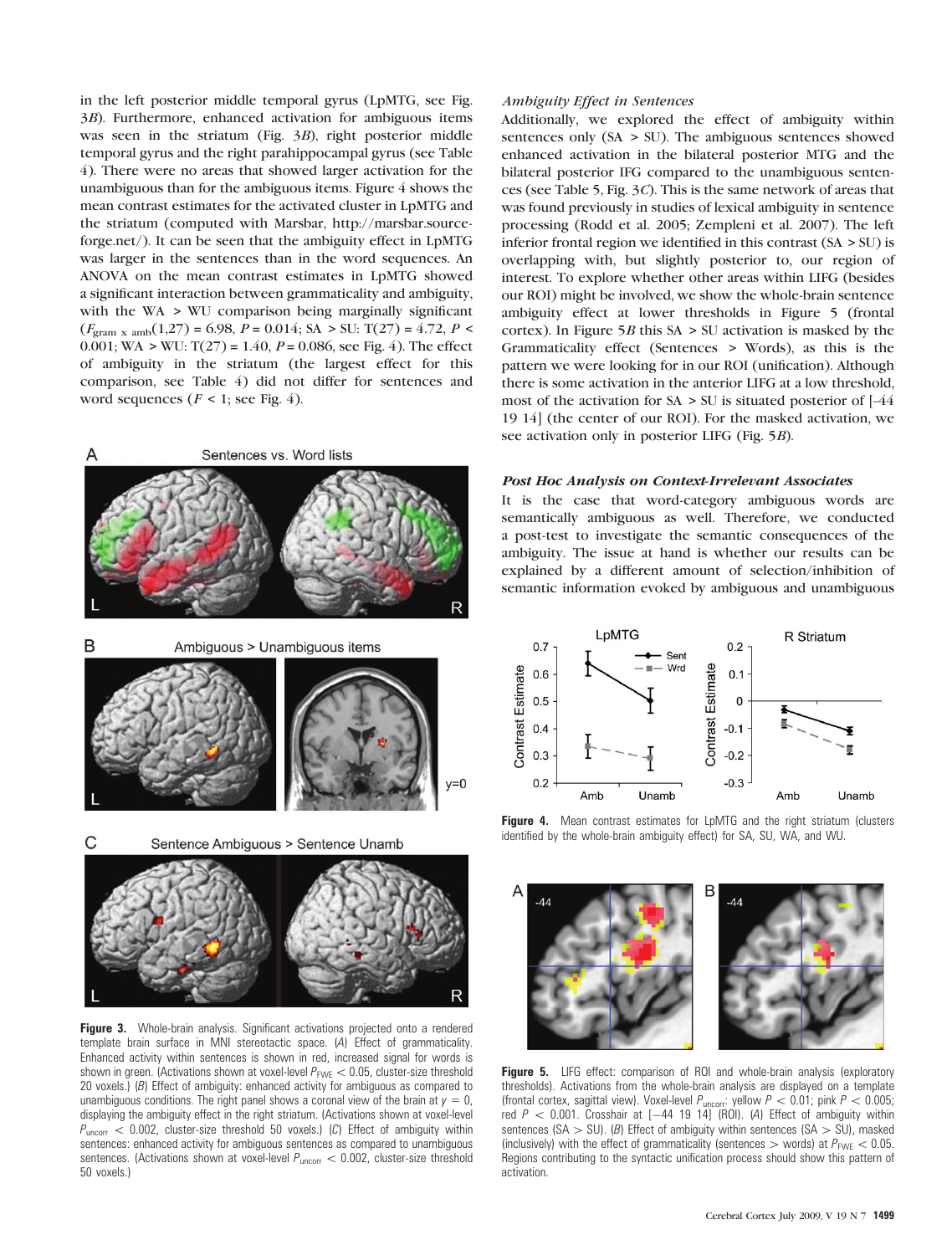words. A full description of the methods and results can be found in the supplementary materials. First, in a normative study we determined the semantic associates of the sentence onsets (e.g., Beide vluchten). Of these associates we identified the ones that were context-irrelevant (i.e., inhibited in the remainder of the sentence). Then we compared the number of context-irrelevant semantic associates for ambiguous and unambiguous conditions. Statistical analysis indicated that there were more context-irrelevant associates for ambiguous than unambiguous items  $(F_{1,43} = 46.16, P \le 0.001)$ . To investigate whether this difference in context-irrelevance could explain our fMRI results, we included the context-irrelevance score for each sentence item as a covariate in the fMRI analysis (see Supplementary Materials). Context-irrelevance showed no effect in LIFG or LpMTG and the effect of word-category ambiguity was very similar, irrespective of whether the contextirrelevance regressor was included as a covariate in the statistical analysis or not. This shows that the difference in the amount of context-irrelevant information evoked by ambiguous and unambiguous items cannot explain our fMRI results.

# **Discussion**

Starting point of this study was the general distinction between retrieval and unification (integration) processes in language (Hagoort 2005b; Vosse and Kempen 2000). We explored the hypothesis that LIFG contributes to syntactic unification operations, whereas the left posterior temporal gyrus subserves the retrieval of lexical-syntactic information. To do this, we exploited word-category ambiguities in sentence and word sequence contexts. First, we predicted that the syntactic unification load should be larger for the sentence than for the word sequence condition, and larger for ambiguous than unambiguous items only within the sentences. This is exactly the activation pattern we found in the LIFG, supporting the hypothesis that LIFG is involved in the unification process. Second, we expected retrieval of lexical-syntactic frames to be more demanding in the ambiguous than in the unambiguous condition in both sentences and word sequences. Indeed, LpMTG showed a main effect of ambiguity, suggesting that LpMTG subserves the retrieval of lexical-syntactic information from the mental lexicon. Thus, our study could confirm the role of posterior LIFG and LpMTG in syntactic unification and lexical-syntactic retrieval processes, respectively. (The effect of ambiguity in sentences that we find could be an effect occurring at the ambiguous word [2 lexical frames enter Unification Space and are competing] as well as an effect at the disambiguating word [one lexical frame wins and is selected]. The low temporal resolution of fMRI does not permit us to distinguish between these 2 possibilities. We are currently running an MEG study using the same materials to look into this issue.)

# LIFG as the Unification Space for Language

Evidence on the involvement of LIFG in unification/integration processes in language comprehension is accumulating (Hagoort 2005b; Willems et al. 2007). Our study confirms the contribution of the posterior LIFG to the syntactic part of the unification process. However, we do not claim that the processing role of LIFG is restricted to syntax or even to language in general (see e.g., Decety et al. 1997; Hamzei et al. 2003; Kaan and Swaab 2002; Patel 2003). Nor do we claim that unification is the only function of the LIFG. A different but related proposal is that LIFG is associated with selection of information among competing alternatives (Thompson-Schill et al. 2005). This is compatible with our results, as the outcome of the unification process is dependent on a selection mechanism that chooses between different unification options (Hagoort 2005a; Vosse and Kempen 2000). We prefer the term ''unification'' over ''selection'', as we think ''unification'' is both a more general account of LIFG functioning and a computationally explicit process. For example, unification in LIFG occurs also for information that has no stable representation in long-term memory, and thus cannot be selected (such as cospeech gestures, see Willems and others 2007). Specific brain regions (such as LIFG) probably participate in a wide range of tasks, with specialized function emerging from the unique cooperation of a network of brain areas subserving domaingeneral mechanisms (Mesulam 1998; Fuster 2001; Marcus et al. 2003). Even if the processing role of LIFG as a whole is domaingeneral, due to the interplay with content specific areas there might emerge some specialization for unification ''content,'' with anterior LIFG being involved with semantic operations, and posterior LIFG with syntactic operations (see Hagoort 2005b). In our case, syntactic unification might be the result of posterior LIFG working together with representational areas in the posterior temporal lobe.

# Retrieval in LpMTG: Sustained Activation in Dynamic Interplay with LIFG

We found the LpMTG (on the border of the inferior temporal sulcus) to be activated more strongly for ambiguous than unambiguous conditions. This ambiguity effect is what we predicted for retrieval of lexical-syntactic information from the mental lexicon However, in LpMTG there was more activation for sentences than for words, and the ambiguity effect in LpMTG was larger in sentences than in word sequences (see Fig. 4). Moreover, the ambiguity effect in the word sequences was only marginally significant. One possible interpretation of this pattern of results is that LpMTG plays a role in unification that is similar to that of LIFG. However, we favor an alternative interpretation: Sentence processing requires sustained activation of lexical frame information. During sentence comprehension, the lexical information has to be available for longer time intervals than during the processing of random word sequences. The lexical-syntactic information is most likely not "copied" from the area necessary for its retrieval (mental lexicon) to the area necessary for unification (Unification Space). Instead, the sustained activation of lexical frame information could be triggered by feedback from the Unification Space to the mental lexicon (as implemented—for independent theoretical modeling reasons—in the recently revised Unification Space model, see Vosse and Kempen 2008). The amount and/or duration of lexical frame activation is a function of the unification load imposed by the combinatorial operations necessary for unification. This explains why the lexical activation of the noun and verb frames has to be maintained longer in sentences as the unification load increases due to a word-class ambiguity.

How could the above-mentioned sustained activation and feedback be implemented neurally? LIFG has the neural machinery to provide feedback signals to other areas in the brain (Miller and Cohen 2001). Research has shown that the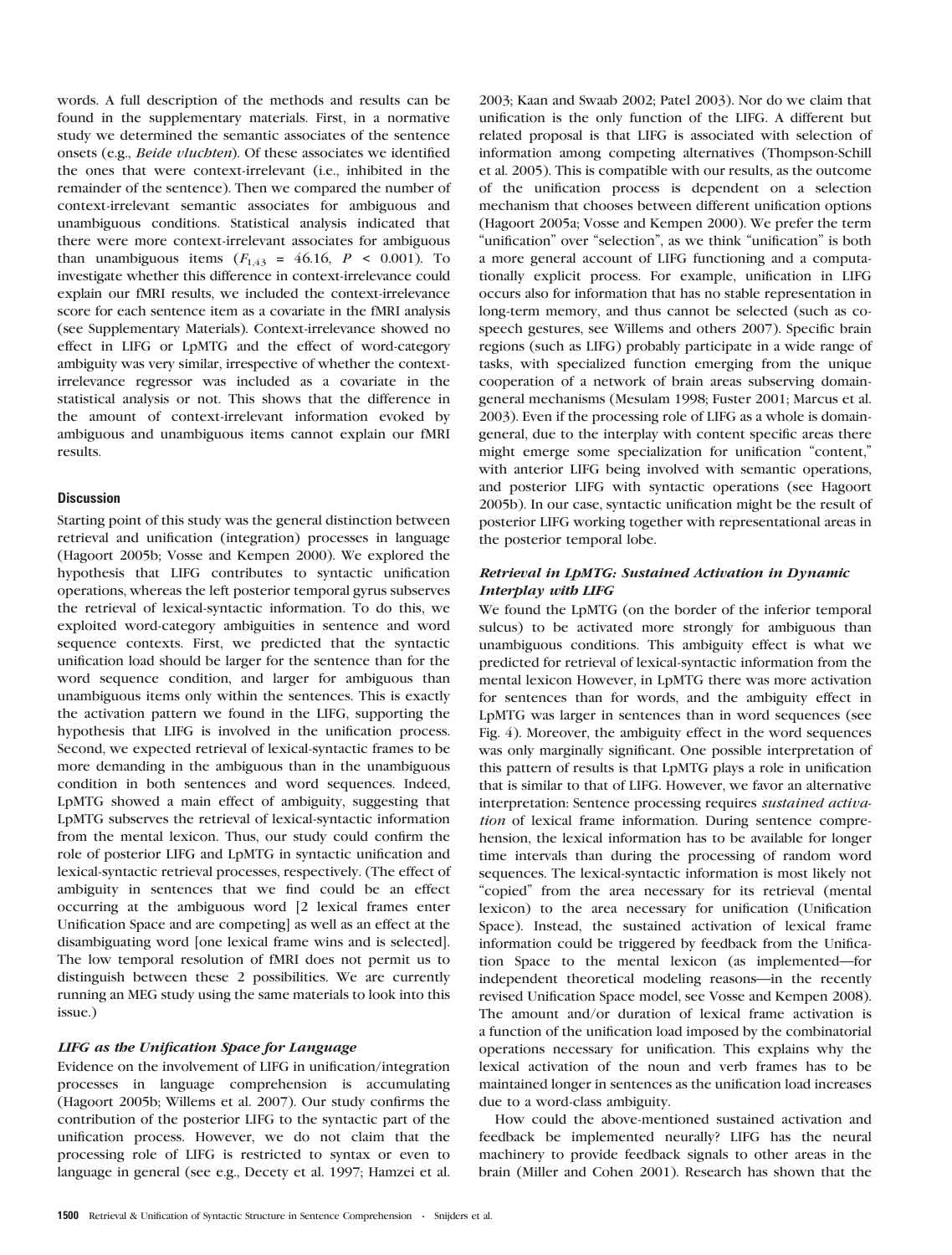sustained activation of representations in posterior cortices is under dynamic frontal top-down control (Tomita et al. 1999; Fuster 2001; Curtis and D'Esposito 2003; Miller and D'Esposito 2005; Fiebach et al. 2006). For the present experiment, our interpretation is that the syntactic unification process requires the dynamic interplay between posterior LIFG and LpMTG. A similar reasoning can be found in Keller et al. (2001), who manipulated lexical and syntactic factors (word frequency and syntactic complexity) and found a similar interaction pattern for both temporal and frontal regions. This interpretation is also in line with a recent fMRI study suggesting context-dependent interactions or feedback mechanism between LIFG and LpMTG (Gennari et al. 2007).

Our findings with regard to ambiguity resolution are consistent with earlier neuroimaging studies. The activation in LIFG is roughly comparable, but slightly more posterior, to the region that was identified in the studies by Rodd and Zempleni (Rodd et al. 2005; Zempleni et al. 2007). Striking is the fact that in these studies the coordinates for the activation peak in LpMTG for sentence ambiguous compared to sentence unambiguous conditions are very similar (this study: [–52 –50 – 8], Rodd et al: [–52 –50 –10], Zempleni et al. [–50 –48 –12]; Rodd et al. 2005; Zempleni et al. 2007). Although Rodd also included noun--verb ambiguities in her study, the focus of both these other studies was on noun-noun ambiguities. Thus, LpMTG might be involved in the retrieval of both semantic and syntactic properties of words. The more posterior locus of our LIFG activation fits well with the idea that there might be some specialization within subregions of LIFG for unification content, with the posterior LIFG contributing to syntactic unification, whereas semantic unification is subserved by a more anterior portion of LIFG (Hagoort 2005b).

## Other Perspectives

An alternative interpretation of the interaction effects in LIFG and LpMTG might be a general attentional difference between the processing of sentences and word sequences, resulting in larger ambiguity effects for sentences. Sentences evoked more activation in perisylvian areas than word sequences. However, it is not the case that the ambiguity effect is larger in the sentences for all brain areas involved in ambiguity processing (see e.g., the activity in the striatum in Fig. 4). Moreover, the fact that our participants were highly accurate in the control task (for both sentences and word sequences) argues against an attention interpretation.

A second alternative interpretation relates to semantic ambiguity. Word-category ambiguous words are intrinsically also ambiguous semantically. Thus, besides syntactic retrieval and unification differences, our ambiguity manipulation will also lead to semantic retrieval and unification differences. With our current experiment we cannot entirely rule out the possibility that our fMRI results reflect semantic rather than syntactic processes. In order to address this issue we conducted a post-test to investigate the semantic consequences of the ambiguity. Each meaning of the ambiguous word can potentially activate a distinct set of semantic associates. The post-test showed that for the word-category ambiguous condition more associates were ''context-irrelevant'' in that they had to be inhibited as a consequence of the ambiguity resolution. The left inferior prefrontal cortex is sensitive to difficulty in the selection of semantic information (e.g., Thompson-Schill et al. 2005). Thus, selection/inhibition of this

semantic information during sentence processing might potentially drive the observed LIFG ambiguity effects, and possibly the observed LpMTG ambiguity effects as well. However, when we included the context-irrelevance score for each sentence item as a covariate in the fMRI analysis, this did not alter the results, suggesting that the difference in the amount of context-irrelevant information evoked by ambiguous and unambiguous items cannot explain our fMRI results. More importantly, when looking at the effect of context-irrelevance itself, there was absolutely no activation in LIFG or LpMTG, not even at very low threshold levels. In other words, the post-test strongly suggests that our fMRI results are not due to the diffuse semantic consequences (more context-irrelevant associates for ambiguous words) of the word-category ambiguity. Thus, the sentence ambiguity effect in LIFG is most likely due to the increased unification demands (competition between alternatives and/or selection of the correct syntactic structure, see note 1) resulting from our syntactic manipulation (wordcategory ambiguity).

## Additionally Involved Brain Regions

A striking effect that we did not expect beforehand is that, in addition to LpMTG, also the right striatum showed a large effect of ambiguity. The striatum is known to be involved in selection of behaviorally relevant stimuli and inhibition of competing alternatives (e.g., Cools et al. 2004, 2006). The left striatum has been found to be modulated by syntactic variables (e.g., Moro et al. 2001; Friederici and Kotz 2003). Copland and colleagues have demonstrated the importance of the striatum in ambiguity processing, using semantic priming paradigms in patients with damage to the basal ganglia. Typically striatal dysfunction spares automatic activation of multiple meanings of ambiguous words, but disrupts later language processes that require inhibition of competing alternatives (Copland et al. 2000, 2001; Copland 2003, 2006). Our study again stresses the importance of the striatum in ambiguity processing. The ambiguity effect we find in the striatum in both sentences and word sequences might reflect the selection of one meaning/lemma of the ambiguous word and/or the inhibition of the competing alternative.

Interestingly, when processing ambiguities in sentences, not only LIFG and LpMTG are activated, but also their righthemisphere homologue areas (see Table 5 and Fig. 3C). The involvement of the right hemisphere in language processing is more and more acknowledged, especially for the processing of complex, natural language (Faust and Chiarello 1998; Kircher et al. 2001; Jung-Beeman 2005). Our study again emphasizes the involvement of right perisylvian areas in language comprehension in ambiguous contexts. However, our results do not clarify whether the right-hemisphere areas really contribute functionally to unification processes in language, or whether the activations we find simply reflect interhemispheric connections between homologous areas (see also Rodd et al. 2005). The precise role of the striatum, RIFG, and RpMTG in language processing remains an issue for future research.

# **Conclusion**

In conclusion, using the computational model of syntactic parsing by Vosse and Kempen (2000) as a starting point, this study disentangled syntactic unification and lexical-syntactic retrieval processes. Posterior LIFG plays a role in the unification of words into a sentence structure, whereas LpMTG is involved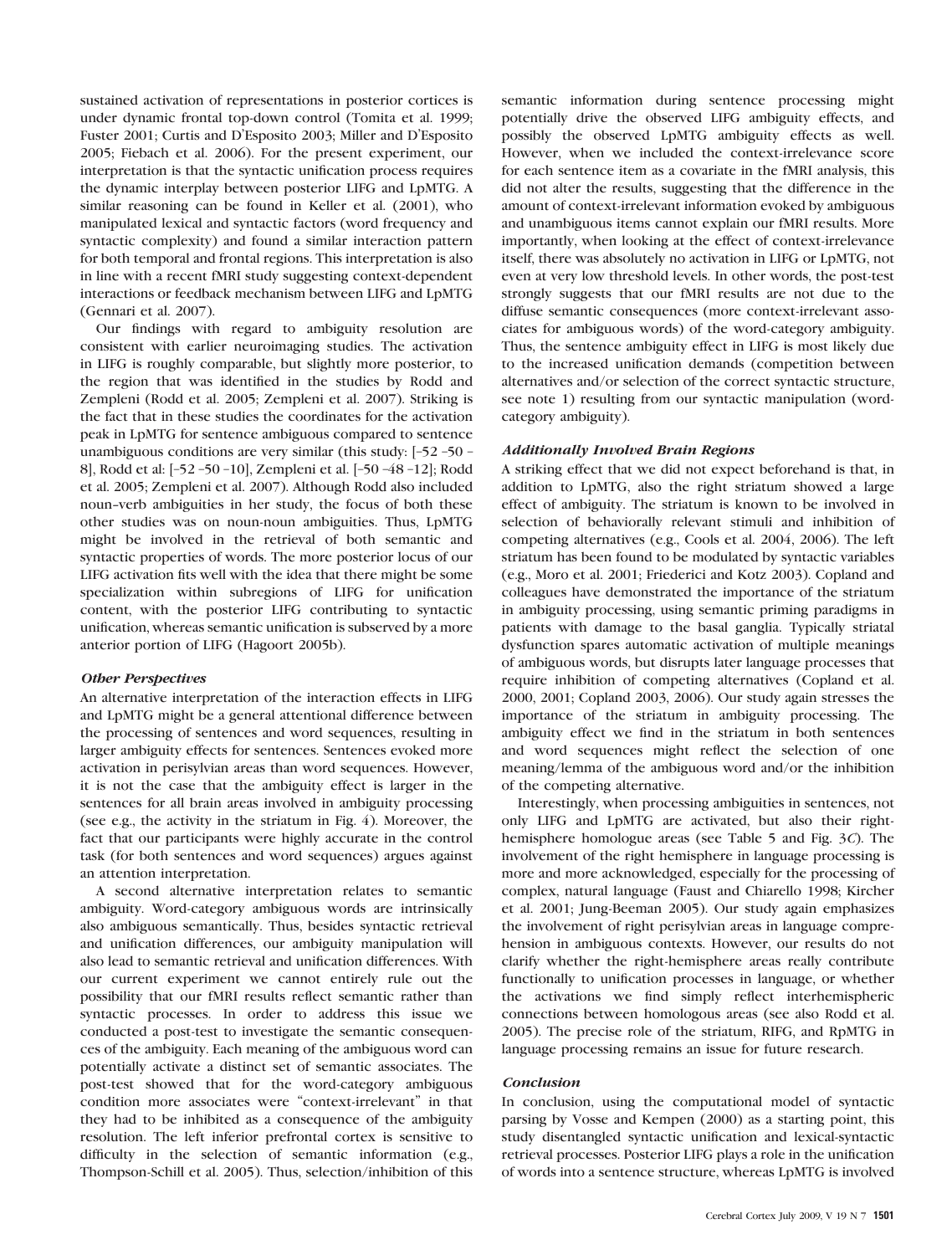in the retrieval of lexical-syntactic information from memory. Although their specific contributions to the process may differ, syntactic unification in language requires the dynamic interplay between both brain regions.

## Supplementary Material

Supplementary material can be found at: [http://www.cercor.](http://www.cercor.oxfordjournals.org/) [oxfordjournals.org/.](http://www.cercor.oxfordjournals.org/)

### Funding

Netherlands Organization for Scientific Research (grant 051.04.030) to the Cognitive Psychology Unit of Leiden University and the F.C. Donders Centre for Cognitive Neuroimaging.

#### **Notes**

We are indebted to Paul Gaalman for technical assistance during scanning, and the NCL PhD group for their comments on the manuscript. We also thank 2 anonymous reviewers for their thoughtful comments. Conflict of Interest: None declared.

Address correspondence to Tineke Snijders, F.C. Donders Centre for Cognitive Neuroimaging, Radboud University Nijmegen, Box 9101, 6500 HB Nijmegen, The Netherlands. Email: tineke.snijders@ fcdonders.ru.nl.

## **References**

- Baayen RH, Piepenbrock R, Hv Rijn. 1993. The CELEX lexical database [CD-ROM]. Philadelphia: Linguistic Data Consortium, University of Pennsylvania.
- Bavelier D, Corina D, Jezzard P, Padmanabhan S, Clark VP, Karni A, Prinster A, Braun A, Lalwani A, Rauschecker JP, et al. 1997. Sentence reading: a functional MRI study at 4 tesla. J Cogn Neurosci. 9:664-686.
- Beek Lvd, Bouma G, Malouf R, Noord Gv. 2002. The Alpino dependency treebank. In: Theune M, Nijholt A, Hondorp H, editors. Computational linguistics in the Netherlands 2001. Amsterdam: Rodopi. p. 8-22.
- Bookheimer S. 2002. Functional MRI of language: new approaches to understanding the cortical organization of semantic processing. Annu Rev Neurosci. 25:151-188.
- Caramazza A, Hillis AE. 1991. Lexical organization of nouns and verbs in the brain. Nature. 349.788-790.
- Cools R, Clark L, Robbins TW. 2004. Differential responses in human striatum and prefrontal cortex to changes in object and rule relevance. J Neurosci. 24:1129-1135.
- Cools R, Ivry RB, D'Esposito M. 2006. The human striatum is necessary for responding to changes in stimulus relevance. J Cogn Neurosci. 18:1973--1983.
- Copland DA. 2003. The basal ganglia and semantic engagement: Potential insights from semantic priming in individuals with subcortical vascular lesions, Parkinson's disease, and cortical lesions. J Int Neuropsychol Soc. 9:1041-1052.
- Copland DA. 2006. Meaning selection and the subcortex: evidence of reduced lexical ambiguity repetition effects following subcortical lesions. J Psycholinguist Res. 35:51-66.
- Copland DA, Chenery HJ, Murdoch BE. 2000. Understanding ambiguous words in biased sentences: evidence of transient contextual effects in individuals with nonthalamic subcortical lesions and Parkinson's disease. Cortex. 36:601-622.
- Copland DA, Chenery HJ, Murdoch BE. 2001. Discourse priming of homophones in individuals with dominant nonthalamic subcortical lesions, cortical lesions and Parkinson's disease. J Clin Exp Neuropsychol. 23:538--556.
- Culicover PW, Jackendoff R. 2005. Simpler syntax. Oxford: Oxford University Press.
- Curtis CE, D'Esposito M. 2003. Persistent activity in the prefrontal cortex during working memory. Trends Cogn Sci. 7:415-423.
- Damasio AR, Tranel D. 1993. Nouns and verbs are retrieved with differently distributed neural systems. Proc Natl Acad Sci USA. 90:4957-4960.
- Damasio H, Grabowski TJ, Tranel D, Hichwa RD, Damasio AR. 1996. A neural basis for lexical retrieval. Nature. 381:810-810.
- Decety J, Grezes J, Costes N, Perani D, Jeannerod M, Procyk E, Grassi F, Fazio F. 1997. Brain activity during observation of actionsinfluence of action content and subject's strategy. Brain. 120: 1763--1777.
- Duffy SA, Morris RK, Rayner K. 1988. Lexical ambiguity and fixation times in reading. J Mem Lang. 27:429-446.
- Durstewitz D, Seamans JK, Sejnowski TJ. 2000. Neurocomputational models of working memory. Nat Neurosci. 3(Suppl.):1184-1191.
- Evans AC, Collins DL, Mills SR, Brown ED, Kelly RL, Peters TM. 1993. 3D statistical neuroanatomical models from 305 MRI volumes. Proc IEEE Nuclear Science Symposium and Medical Imaging Conference. IEEE. p. 1813--1817.
- Faust M, Chiarello C. 1998. Sentence context and lexical ambiguity resolution by the two hemispheres. Neuropsychologia. 36:827-835.
- Federmeier KD, Segal JB, Lombrozo T, Kutas M. 2000. Brain responses to nouns, verbs and class-ambiguous words in context. Brain. 123:2552-2566.
- Fiebach CJ, Rissman J, D'Esposito M. 2006. Modulation of inferotemporal cortex activation during verbal working memory maintenance. Neuron. 51:251-261.
- Forman SD, Cohen JD, Fitzgerald M, Eddy WF, Mintun MA, Noll DC. 1995. Improved assessment of significant activation in functional magnetic-resonance-imaging (fMRI)—use of a cluster-size threshold. Magn Reson Med. 33:636-647.
- Friederici AD. 2002. Towards a neural basis of auditory sentence processing. Trends Cogn Sci. 6:78-84.
- Friederici AD, Kotz SA. 2003. The brain basis of syntactic processes: functional imaging and lesion studies. Neuroimage. 20:S8-S17.
- Friston KJ, Holmes A, Poline JB, Price CJ, Frith CD. 1996. Detecting activations in PET and fMRI: levels of inference and power. Neuroimage. 4:223-235.
- Friston KJ, Holmes AP, Worsley KJ, Poline JB, Frith C, Frackowiak RSJ. 1995. Statistical parametric maps in functional imaging: a general linear approach. Hum Brain Mapp. 2:189-210.
- Fuster JM. 2001. The prefrontal cortex—an update: time is of the essence. Neuron. 30:319-333.
- Fuster JM. 2002. Frontal lobe and cognitive development. J Neurocytol. 31:373--385.
- Fuster JM, Bodner M, Kroger JK. 2000. Cross-modal and cross-temporal association in neurons of frontal cortex. Nature. 405:347-351.
- Gennari SP, Macdonald MC, Postle BR, Seidenberg MS. 2007. Contextdependent interpretation of words: evidence for interactive neural processes. Neuroimage. 35:1278-1286.
- Hagoort P. 2003. How the brain solves the binding problem for language: a neurocomputational model of syntactic processing. Neuroimage. 20:S18-S29.
- Hagoort P. 2005a. Broca's complex as the unification space for language. In: Cutler A, editor. Twenty-first century psycholinguistics: four cornerstones. Mahwah (NJ): Lawrence Erlbaum Press.
- Hagoort P. 2005b. On Broca, brain, and binding: a new framework. Trends Cogn Sci. 9:416-423.
- Hagoort P, Brown CM, Osterhout L. 1999. The neural architecture of syntactic processing. In: Brown CM, Hagoort P, editors. The neurocognition of language. Oxford: Oxford University Press. p. 273-316.
- Hamzei F, Rijntjes M, Dettmers C, Glauche V, Weiller C, Buchel C. 2003. The human action recognition system and its relationship to Broca's area: an fMRI study. Neuroimage. 19:637-644.
- Hickok G, Poeppel D. 2000. Towards a functional neuroanatomy of speech perception. Trends Cogn Sci. 4:131-138.
- Hickok G, Poeppel D. 2004. Dorsal and ventral streams: a framework for understanding aspects of the functional anatomy of language. Cognition. 92:67-99.